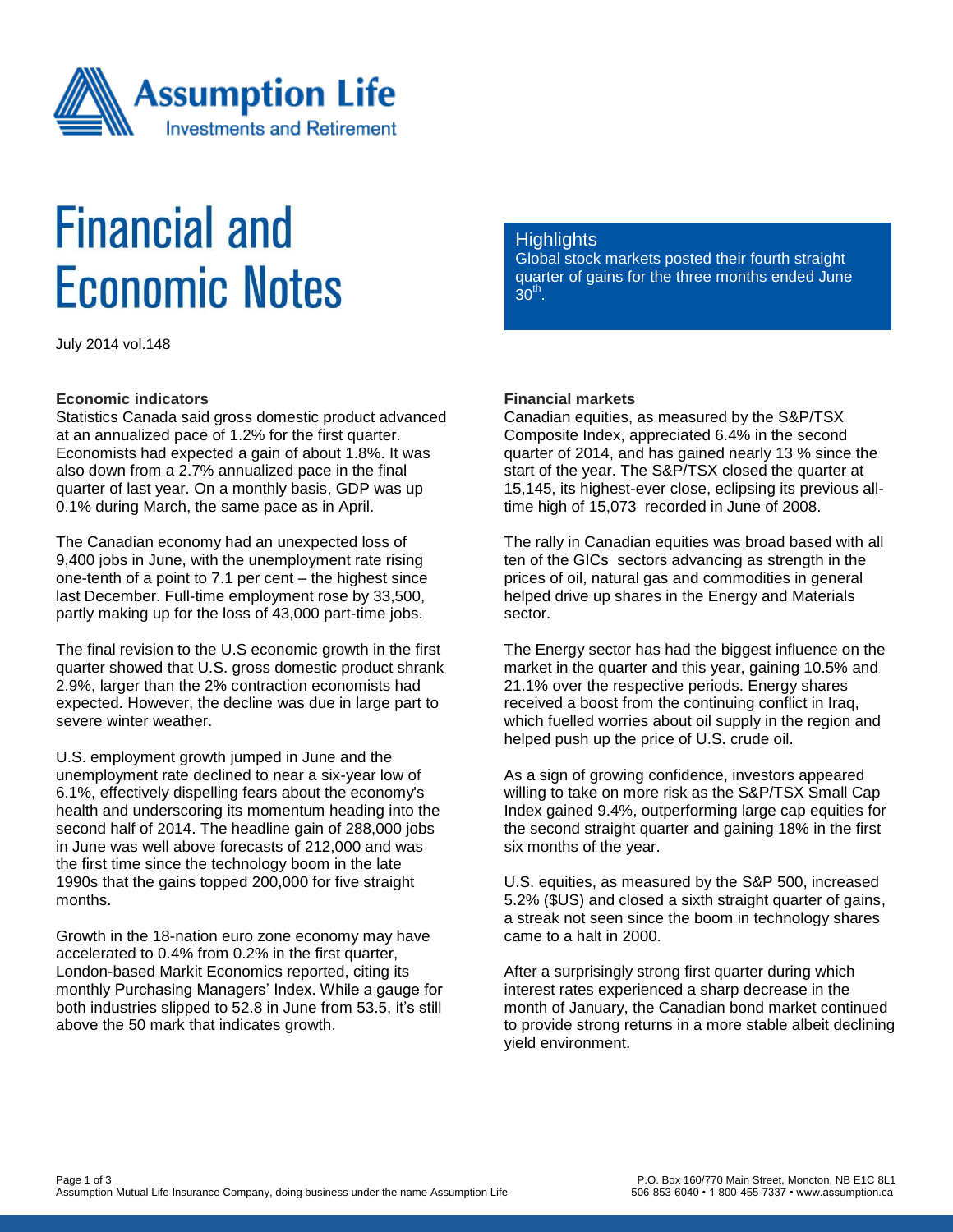

# **Financial and Economic Notes**

# **Assumption Life Investment Funds**

Applicable for Registered Pension Plan clients only

#### **Gross returns as of June 30, 2014**

| <b>FUNDS</b>                               | 1 MTH<br>%       | <b>YTD</b><br>% | 1 year<br>% | 2 years<br>% | 3 years<br>%     | 4 years<br>%     | 5 years<br>% |  |  |  |  |
|--------------------------------------------|------------------|-----------------|-------------|--------------|------------------|------------------|--------------|--|--|--|--|
| <b>ASSUMPTION / LOUISBOURG FUNDS</b>       |                  |                 |             |              |                  |                  |              |  |  |  |  |
| <b>Balanced Fund - RPP</b>                 | 1.7              | 7.9             | 18.8        | 14.5         | 9.0              | 10.0             | 9.1          |  |  |  |  |
| Multi-Index                                | 1.4              | 7.8             | 17.9        | 13.0         | 8.6              | 9.8              | 9.3          |  |  |  |  |
| <b>Canadian Dividend Fund</b>              | 4.5              | 11.5            | 32.1        | 22.1         | 12.0             | 16.6             | 15.7         |  |  |  |  |
| S&P / TSX Index                            | 4.1              | 12.9            | 28.7        | 17.8         | 7.6              | 10.8             | 11.0         |  |  |  |  |
| <b>U.S. Equity Fund (\$CAN)</b>            | 1.3              | 11.4            | 34.9        | 27.1         | 20.6             | 20.0             | 15.8         |  |  |  |  |
| S&P 500 Index (\$ CAN)                     | 0.1              | 7.4             | 25.8        | 25.3         | 20.5             | 20.1             | 16.7         |  |  |  |  |
| <b>Money Market Fund</b>                   | 0.1              | 0.4             | 0.8         | 0.8          | 0.8              | 0.8              | 0.8          |  |  |  |  |
| SCM 91 Day T-Bills                         | 0.1              | 0.4             | 1.0         | 1.0          | 1.0              | 1.0              | 0.8          |  |  |  |  |
| <b>Canadian Equity Fund</b>                | 5.6              | 15.4            | 35.9        | 21.0         | 8.7              | 12.0             | 9.9          |  |  |  |  |
| S&P / TSX Index                            | 4.1              | 12.9            | 28.7        | 17.8         | 7.6              | 10.8             | 11.0         |  |  |  |  |
| <b>Fixed Income Fund</b>                   | 0.2              | 4.9             | 5.8         | 3.2          | $\overline{5.1}$ | $\overline{5.2}$ | 5.9          |  |  |  |  |
| <b>SCM Universe Bond Index</b>             | 0.3              | 4.8             | 5.3         | 2.6          | 4.8              | 4.8              | 5.2          |  |  |  |  |
| <b>Growth Portfolio</b>                    | 3.0              | 10.4            | 28.7        | 23.3         | 12.3             | n/a              | n/a          |  |  |  |  |
| Multi-Index                                | 2.2              | 9.8             | 26.4        | 19.9         | 10.6             | n/a              | n/a          |  |  |  |  |
| <b>Balanced Growth Portfolio</b>           | 2.5              | 9.2             | 24.2        | 19.3         | 11.0             | n/a              | n/a          |  |  |  |  |
| Multi-Index                                | 1.8              | 8.6             | 21.3        | 15.7         | 9.2              | n/a              | n/a          |  |  |  |  |
| <b>Balanced Portfolio</b>                  | 1.7              | 7.6             | 17.9        | 14.0         | 9.3              | n/a              | n/a          |  |  |  |  |
| Multi-Index                                | 1.3              | 7.3             | 15.7        | 11.1         | 7.7              | n/a              | n/a          |  |  |  |  |
| <b>Conservative Portfolio</b>              | $\overline{1.2}$ | 6.6             | 12.7        | 8.9          | 7.5              | n/a              | n/a          |  |  |  |  |
| Multi-Index                                | 0.8              | 5.9             | 10.3        | 6.7          | 6.1              | n/a              | n/a          |  |  |  |  |
| Small Cap. Canadian Equity Fund            | 6.9              | 19.8            | 44.6        | 29.6         | 12.4             | 16.3             | 22.4         |  |  |  |  |
| <b>BMO NB Small Cap Weighted Index</b>     | 7.0              | 18.0            | 36.2        | 16.1         | $\overline{3.1}$ | 9.7              | 15.0         |  |  |  |  |
| <b>TSX Momentum</b>                        | 5.9              | 13.9            | 28.2        | 21.6         | 5.3              | 12.0             | 14.8         |  |  |  |  |
| S&P / TSX Index                            | 4.1              | 12.9            | 28.7        | 17.8         | 7.6              | 10.8             | 11.0         |  |  |  |  |
| <b>FIDELITY FUNDS</b>                      |                  |                 |             |              |                  |                  |              |  |  |  |  |
| <b>Canadian Opportunities Fund</b>         | 1.9              | 4.6             | 19.5        | 16.9         | 9.2              | 13.1             | 16.4         |  |  |  |  |
| S&P / TSX Small and Mid Cap Combined Index | 4.6              | 14.8            | 29.6        | 17.8         | 7.9              | 12.8             | 15.9         |  |  |  |  |
| <b>True North Fund</b>                     | 3.3              | 9.6             | 25.0        | 21.8         | 12.4             | 14.2             | 13.3         |  |  |  |  |
| S&P / TSX Index                            | 4.1              | 12.9            | 28.7        | 17.8         | 7.6              | 10.8             | 11.0         |  |  |  |  |
| <b>Overseas Fund</b>                       | $-0.4$           | 3.0             | 22.3        | 20.2         | 9.8              | 12.2             | 9.7          |  |  |  |  |
| <b>MSCI EAFE Index</b>                     | $-1.0$           | 5.0             | 24.8        | 23.8         | 11.7             | 13.4             | 9.8          |  |  |  |  |
| <b>Europe Fund</b>                         | $-1.8$           | 1.5             | 27.1        | 26.0         | 14.4             | 17.0             | 13.5         |  |  |  |  |
| <b>MSCI</b> Europe Index                   | $-2.0$           | 5.7             | 30.5        | 26.7         | 12.3             | 15.0             | 11.1         |  |  |  |  |
| <b>American Disciplined Equity Fund</b>    | 0.4              | 6.6             | 28.1        | 25.8         | 18.8             | 18.9             | 15.7         |  |  |  |  |
| S&P 500 Index (\$CAN)                      | 0.1              | 7.4             | 25.8        | 25.3         | 20.5             | 20.1             | 16.7         |  |  |  |  |
| <b>NorthStar Fund</b>                      | 1.9              | 10.4            | 29.8        | 31.8         | 19.0             | 18.8             | 17.4         |  |  |  |  |
| <b>MSCI World Index</b>                    | $-0.2$           | 6.4             | 25.3        | 24.0         | 15.6             | 16.3             | 13.0         |  |  |  |  |
| <b>Monthly Income Fund</b>                 | 0.6              | 6.1             | 13.9        | 12.7         | 10.5             | 12.4             | 13.6         |  |  |  |  |
| Multi-Index                                | 1.4              | 7.8             | 17.9        | 13.0         | 8.6              | 9.8              | 9.3          |  |  |  |  |
| <b>Canadian Asset Allocation Fund</b>      | 2.8              | 10.4            | 21.5        | 14.2         | 8.2              | $\overline{9.7}$ | 9.5          |  |  |  |  |
| Multi-Index                                | 1.4              | 7.8             | 17.9        | 13.0         | 8.6              | 9.8              | 9.3          |  |  |  |  |
| <b>Far East Fund</b>                       | 1.1              | 2.5             | 17.5        | 15.4         | 8.3              | n/a              | n/a          |  |  |  |  |
| MSCI AC FE ex Jap (G)                      | 0.3              | 5.5             | 16.9        | 15.0         | 7.2              | n/a              | n/a          |  |  |  |  |